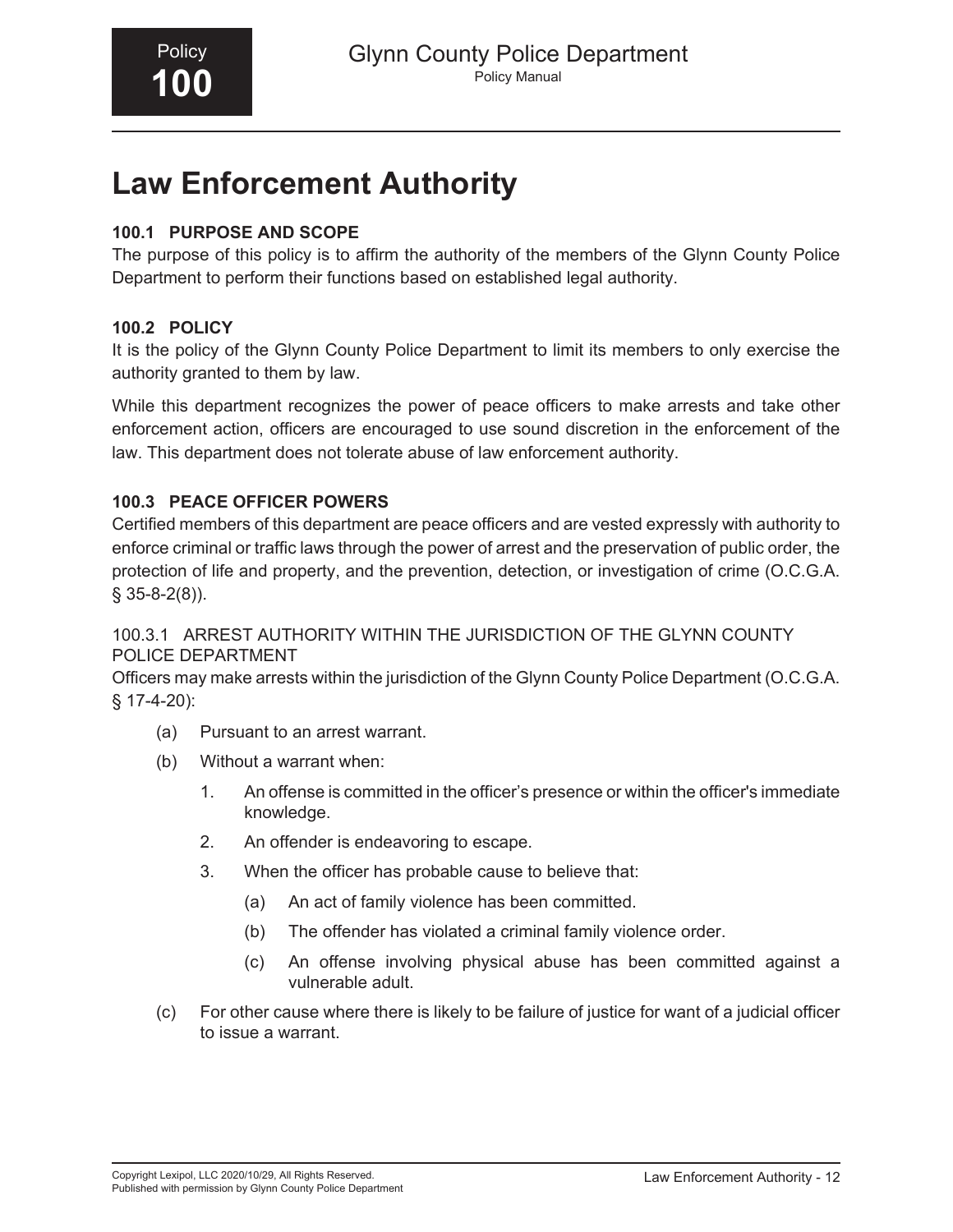# Glynn County Police Department

Policy Manual

#### *Law Enforcement Authority*

#### 100.3.2 ARREST AUTHORITY OUTSIDE THE JURISDICTION OF THE GLYNN COUNTY POLICE DEPARTMENT

Officers may make custodial arrests outside the jurisdiction of the Glynn County Police Department:

- (a) When the arrest is made pursuant to an arrest warrant (O.C.G.A. § 17-4-25).
- (b) While in immediate and continuous pursuit of a person who has committed a criminal offense within the County of Glynn County.
- (c) For a traffic offense when authorized under O.C.G.A. § 40-13-30.

#### 100.3.3 GRANTING AUTHORITY TO OTHERS

Officers shall execute penal warrants assigned to them for execution. An officer may summon any citizen to assist in the execution of such warrants (O.C.G.A. § 17-4-24).

## **100.4 INTERSTATE PEACE OFFICER POWERS**

Peace officer powers may be extended to other states:

- (a) As applicable under interstate compacts, memorandums of understanding, or mutual aid agreements in compliance with the laws of each state.
- (b) When an officer enters another state in fresh pursuit of a person.
	- 1. Into North Carolina for a criminal offense that would also be considered a criminal offense in North Carolina (N.C.G.S. § 15A-403).
	- 2. For a felony into South Carolina, Florida, and Tennessee (S.C. Code § 17-13-47; § 941.31, Fla. Stat.; T.C.A. § 40-7-203).

When an officer arrests an individual in another state, the officer shall cause the person to be taken before a judicial officer of the jurisdiction in which the arrest was made for a hearing on the lawfulness of the arrest without unnecessary delay (§ 941.32, Fla. Stat.; T.C.A. § 40-7-204; S.C. Code § 17-13-47; N.C.G.S. § 15A-403).

A law enforcement officer from Alabama, Florida, North Carolina, South Carolina, or Tennessee who enters this state in fresh pursuit of a person shall have the same authority to arrest and hold in custody such person within this state as that of a law enforcement officer of this state; provided, however, that the authority granted by this Code section shall be limited to criminal offenses of the pursuing state that also are criminal offenses under the laws of this state and that are punishable by death or imprisonment in excess of one year under the laws of the pursuing state. (O.C.G.A. § 35-1-15).

#### **100.5 CONSTITUTIONAL REQUIREMENTS**

All members shall observe and comply with every person's clearly established rights under the United States and Georgia constitutions.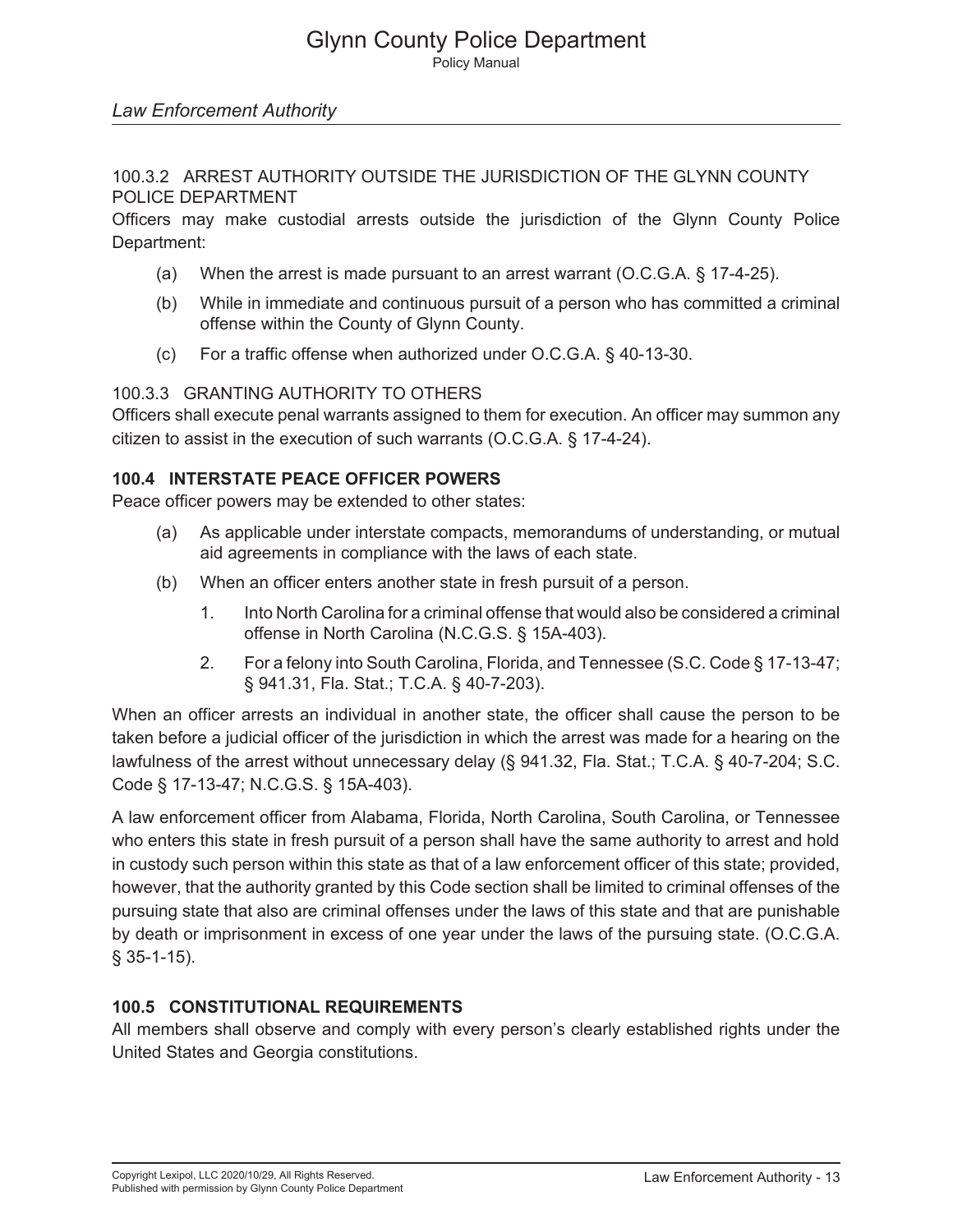# **Chief Executive Officer**

## **101.1 PURPOSE AND SCOPE**

All law enforcement Chief Executive Officers employed within the State of Georgia are required to meet specific requirements for appointment. This policy provides guidelines for the appointment of the Chief Executive Officer of the Glynn County Police Department, who is required to exercise the powers and duties of the office as prescribed by state law.

## **101.2 POLICY**

It is the policy of the Glynn County Police Department that the Chief of Police meets the minimum standards for exercising his/her authority granted by law.

## **101.3 CHIEF OF POLICE REQUIREMENTS**

The Chief of Police of this department, as a condition of employment, shall be certified by the Georgia Peace Officer Standards and Training Council (POST) (O.C.G.A. § 35-1-12; O.C.G.A.  $§$  35-8-2(4)).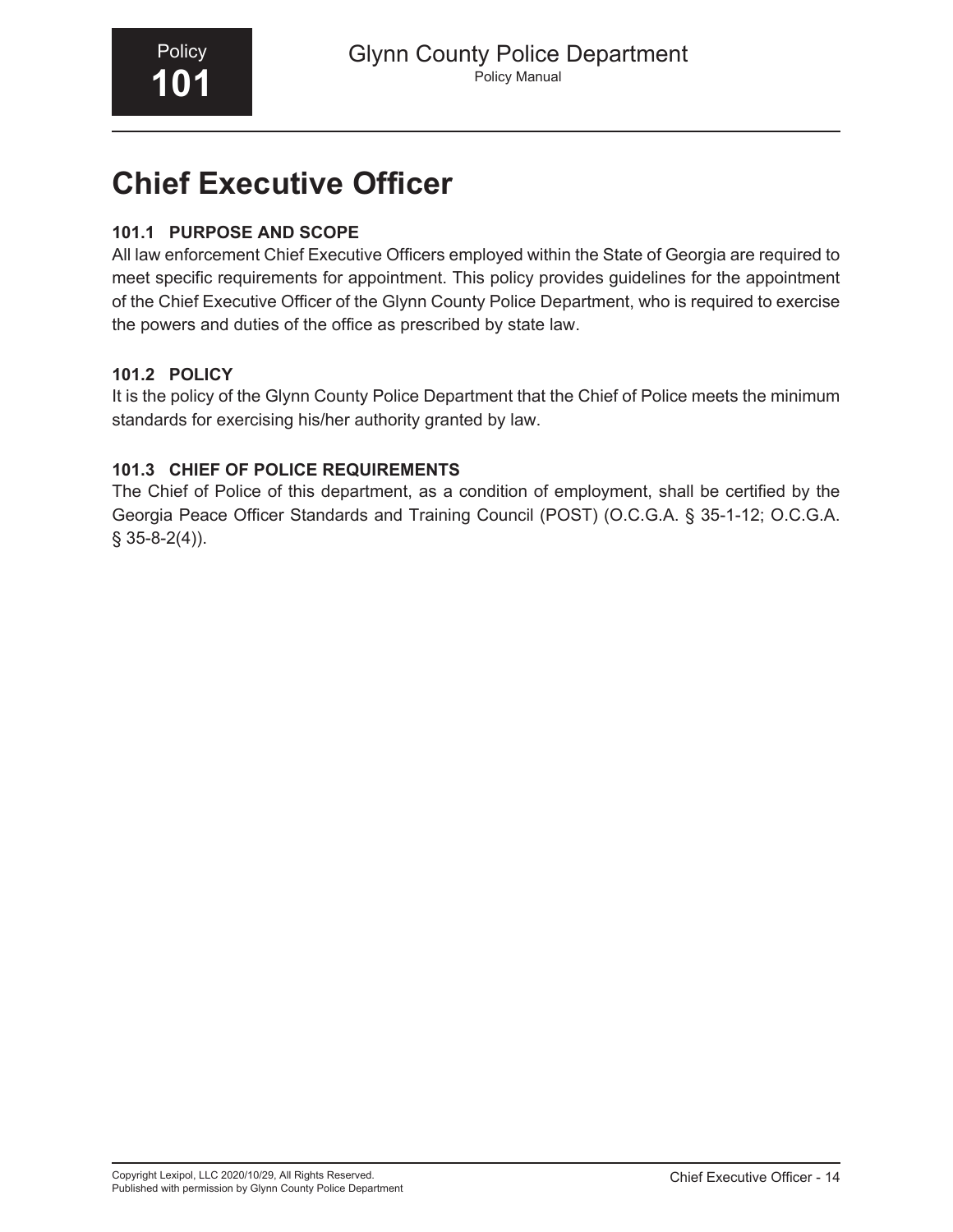# **Oath of Office**

## **102.1 PURPOSE AND SCOPE**

The purpose of this policy is to ensure that oaths, when appropriate, are administered to department members.

### **102.2 POLICY**

It is the policy of the Glynn County Police Department that, when appropriate, department members affirm the oath of their office as an expression of commitment to the constitutional rights of those served by the Department and the dedication of its members to their duties.

## **102.3 OATH OF OFFICE**

All department members, when appropriate, shall take and subscribe to the following oath or affirmation in addition to any other form of oath or affirmation required (O.C.G.A. § 45-3-1; O.C.G.A. § 45-3-7; O.C.G.A. § 45-3-10.1; O.C.G.A. § 45-3-11; O.C.G.A. § 45-3-12; O.C.G.A. § 45-3-13).

"I, [State Your Name] do solemnly swear (or affirm) that I will uphold the Constitution of the United States, the Constitution and statutes of the State of Georgia and the Ordinances of the County of Glynn, and that I will faithfully, fairly and impartially discharge my duties as a police officer of Glynn County, so help me God.

I do further swear (or affirm) that I am not the holder of any unaccounted for public money due this state or any political subdivision or authority thereof; that I am not the holder of any office of trust under the government of the United States, any other state, or any foreign state which by the laws of the State of Georgia I am prohibited from holding; and that I am otherwise qualified to be a police officer according to the Constitution and the laws of Georgia."

### **102.4 MAINTENANCE OF RECORDS**

The oath of office shall be filed as prescribed by law (O.C.G.A. § 45-3-5; O.C.G.A. § 45-3-7; O.C.G.A. § 45-3-10.1).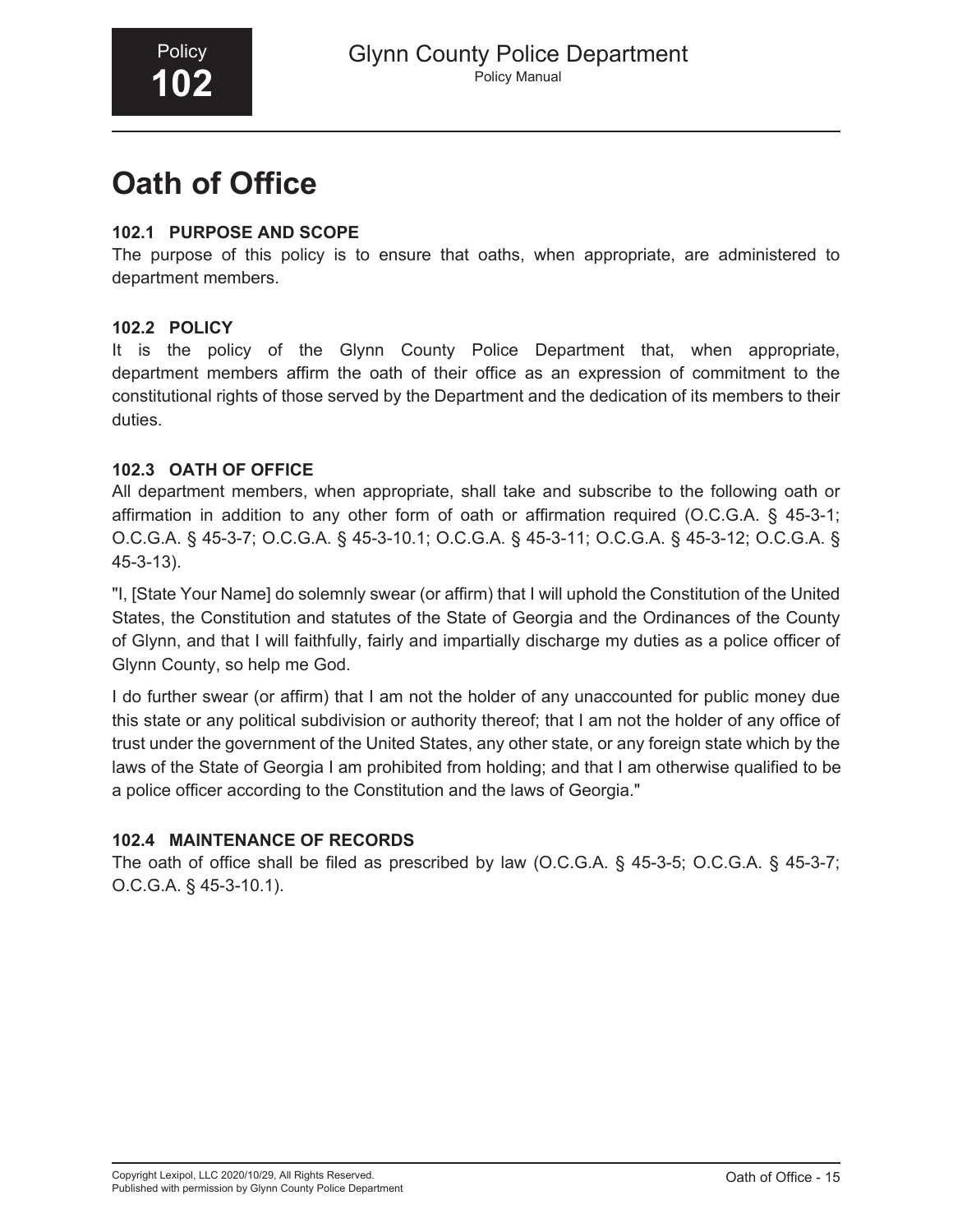# **Policy Manual**

## **103.1 PURPOSE AND SCOPE**

The manual of the Glynn County Police Department is hereby established and shall be referred to as the Policy Manual or the manual. The manual is a statement of the current policies, procedures, rules and guidelines of this department. All members are to conform to the provisions of this manual.

All prior and existing manuals, orders and regulations that are in conflict with this manual are rescinded, except to the extent that portions of existing manuals, orders and other regulations that have not been included herein shall remain in effect where they do not conflict with the provisions of this manual.

## **103.2 POLICY**

Except where otherwise expressly stated, the provisions of this manual shall be considered as guidelines. It is recognized that the work of law enforcement is not always predictable and that circumstances may arise that warrant departure from these guidelines. It is the intent of this manual to be viewed from an objective standard, taking into consideration the sound discretion entrusted to members of this department under the circumstances reasonably available at the time of any incident.

### 103.2.1 DISCLAIMER

The provisions contained in the Policy Manual are not intended to create an employment contract nor any employment rights or entitlements. The policies contained within this manual are for the internal use of the Glynn County Police Department and shall not be construed to create a higher standard or duty of care for civil or criminal liability against the County, its officials or department members. Violations of any provision of any policy contained within this manual shall only form the basis for administrative action, training or discipline. The Glynn County Police Department reserves the right to revise any policy content, in whole or in part.

### **103.3 AUTHORITY**

The Chief of Police shall be considered the ultimate authority for the content and adoption of the provisions of this manual and shall ensure compliance with all applicable federal, state and local laws. The Chief of Police or the authorized designee is authorized to issue General Orders, which shall modify those provisions of the manual to which they pertain. General Orders shall remain in effect until such time as they may be permanently incorporated into the manual.

### **103.4 DEFINITIONS**

The following words and terms shall have these assigned meanings throughout the Policy Manual, unless it is apparent from the content that they have a different meaning:

**County** - The County of Glynn County.

**Non-sworn** - Employees and volunteers who are not certified peace officers.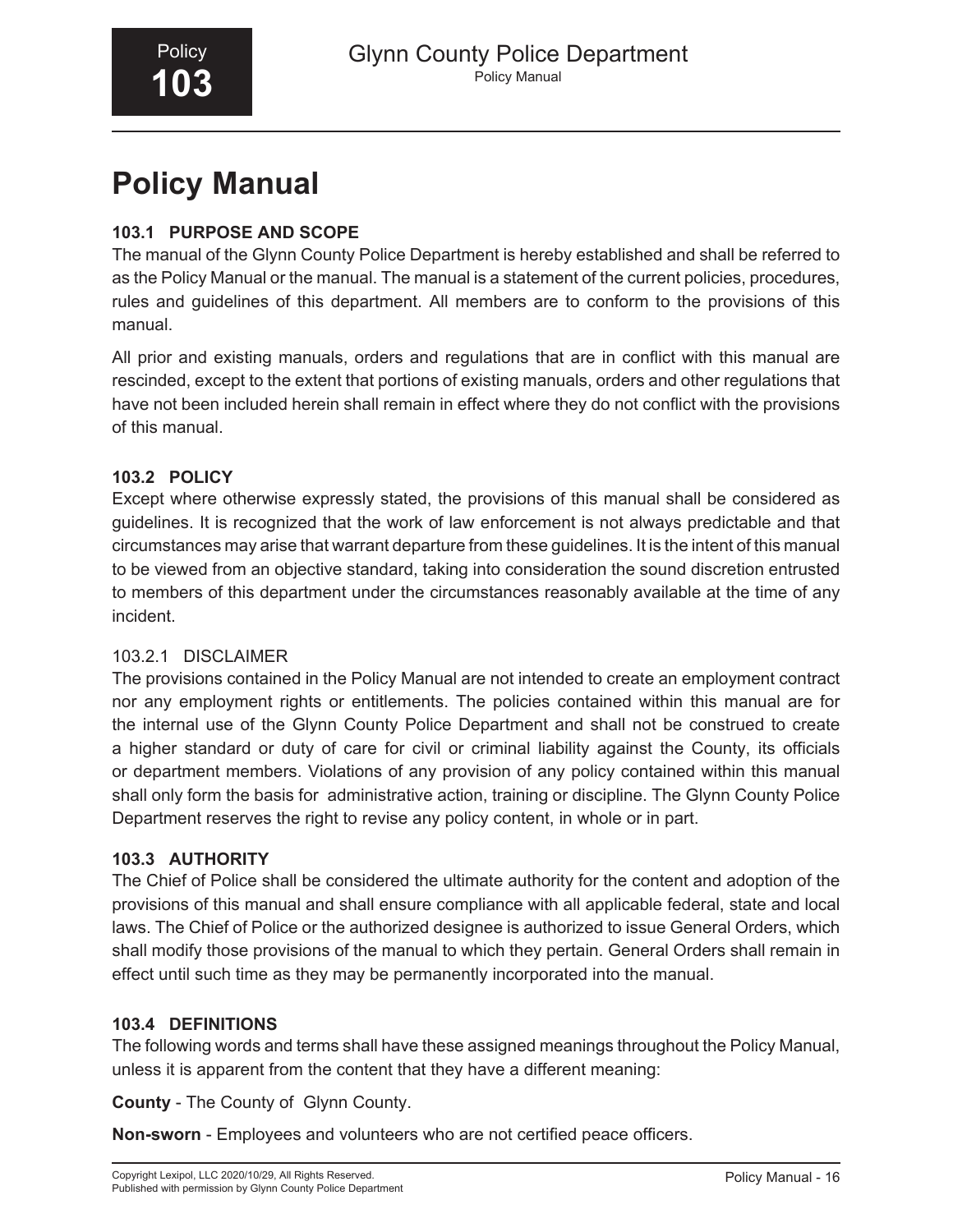#### Glynn County Police Department Policy Manual

*Policy Manual*

**Council** - The Georgia Peace Officer Standards and Training Council (O.C.G.A. § 35-8-2).

**Department/GCPD** - The Glynn County Police Department.

**Employee** - Any person employed by the Department.

**Emergency Peace Officer/Emergency Law Enforcement Officer** - Persons who are employed or appointed to act as peace officers during an emergency or disaster which has been so declared by the chief executive officer of the state and whose status as peace officers is intended to be temporary and for that limited purpose (O.C.G.A. § 35-8-2(5)).

**Law Enforcement Support Personnel** - Persons, other than peace officers, whose primary employment with a law enforcement unit consists of performing functions directly related to the prevention, detection, or investigation of crime (O.C.G.A. § 35-8-2(6)).

**Manual** - The Glynn County Police Department Policy Manual.

**May** - Indicates a permissive, discretionary or conditional action.

**Member** - Any person employed or appointed by the Glynn County Police Department, including,

- Full-time and part-time employees
- Certified officers
- Reserve and auxiliary officers
- non-sworn employees
- Volunteers

**Officer** - Those employees, regardless of rank, who are certified peace officer employees of the Glynn County Police Department.

**On-duty** - A member's status during the period when he/she is actually engaged in the performance of his/her assigned duties.

**Order** - A written or verbal instruction issued by a superior.

**Peace Officer/Law Enforcement Officer** - An agent, operative, or officer of the state of Georgia, a subdivision or municipality thereof, or a railroad who, as an employee for hire or as a volunteer, is vested either expressly by law or by virtue of public employment or service with authority to enforce the criminal or traffic laws through the power of arrest and whose duties include the preservation of public order, the protection of life and property and the prevention, detection or investigation of crime.

**Rank** - The title of the classification held by an officer.

**Shall or will** - Indicates a mandatory action.

**Should** - Indicates a generally required or expected action, absent a rational basis for failing to conform.